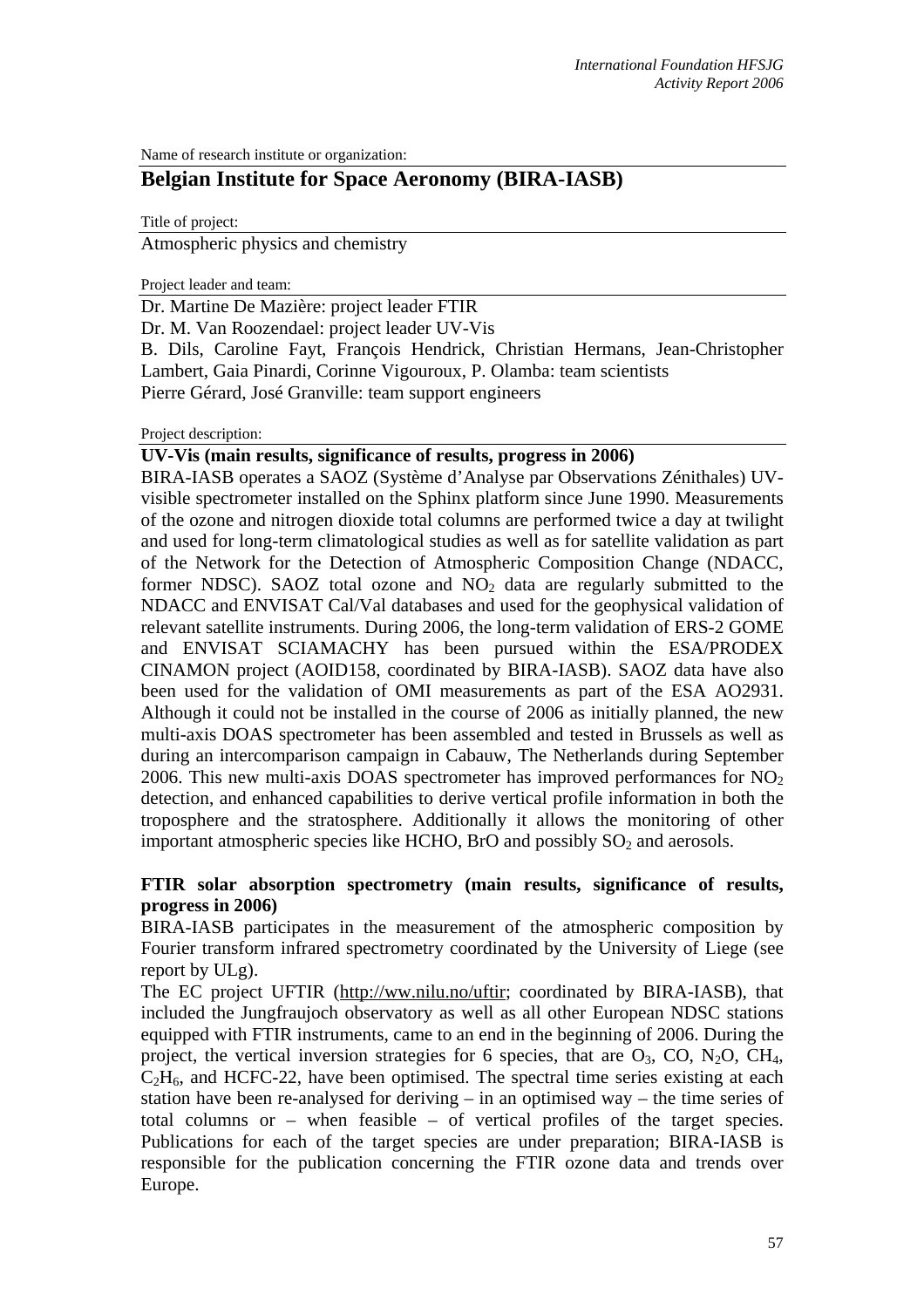In 2006, the validation of ENVISAT SCIAMACHY and MIPAS data using Jungfraujoch and other ground-based NDSC FTIR data has continued in the frame of ESA/PRODEX project CINAMON (AOID126, coordinated by BIRA-IASB) and in the frame of the EC project Evergreen (http://www.knmi.nl/evergreen). The latter project ended early 2006. It has been demonstrated that the vertical profile information retrieved from the FTIR data can be very well exploited for the validation of MIPAS profiles, in particular for  $O_3$ , HNO<sub>3</sub> and N<sub>2</sub>O profiles. Comparisons have also been performed between the FTIR data and 4D Var data assimilation analyses from the BIRA-IASB BASCOE system. They have highlighted the benefits and limitations of the present assimilation system (Vigouroux et al., 2007). It has also been shown that the FTIR total column data of CO,  $CH_4$ , N<sub>2</sub>O and CO<sub>2</sub> represent a very valid contribution to the validation of the SCIAMACHY near-infrared products, and of comparable model data from TM4 and TM5. The validation efforts have contributed to the development of improved data retrieval algorithms.

Ground-based FTIR data from the Jungfraujoch have been submitted for the validation of vertical profile data from the ACE/Scisat solar occultation experiment. BIRA-IASB is focusing on the coordinated validation of CH4, using various independent correlative data, including the NDACC FTIR data. A publication is planned in the first half of 2007.

The concentration of CO at Jungfraujoch is measured on a continuous basis at the surface by in-situ observations, with a non-dispersive infrared detection method. It is also observed regularly by FTIR remote-sensing methods in the boundary layer. In 2006, we have initiated comparisons between both data sets, and their interpretation using trajectory modelling, in collaboration with colleagues from the University of Liège and EMPA in Switzerland. A publication is planned early 2007.

## Key words

atmospheric composition, long-term monitoring, optical remote sensing, vertical inversion methods, satellite validation

Internet databases

- $\triangleright$  The data are archived in the NDSC database (http://www.ncep.noaa.gov/), in the NADIR/NILU database (http://www.nilu.no/projects/nadir).
- ¾ Data processed for ENVISAT validation purposes are also submitted to the ENVISAT CAL/VAL database (http://nadir.nilu.no/calval).
- ¾ Revised FTIR timeseries in the frame of UFTIR have been submitted to NADIR/NILU in a dedicated database for UFTIR (see http://www.nilu.no/uftir). They will be copied to the NDSC database as soon as this one is upgraded to accept FTIR profile data.

Collaborating partners/networks:

- $\triangleright$  Collaborations with University of Liège, NDSC partners and partners of the EC projects QUILT, UFTIR, Evergreen.
- ¾ Collaboration with modellers, in particular M. Chipperfield of Univ. Leeds.
- $\triangleright$  Both the UV-Vis and FTIR observations contribute to the international Network for the Detection of Stratospheric Change (NDSC), now re-baptized NDACC, Network for the Detection of Atmospheric Composition Changes.
- ¾ Collaboration with S. Reimann, B. Buchmann, and D. Folini of EMPA
- ¾ Collaborations with A. Prévot (PSI) and I. Bey (EPFL)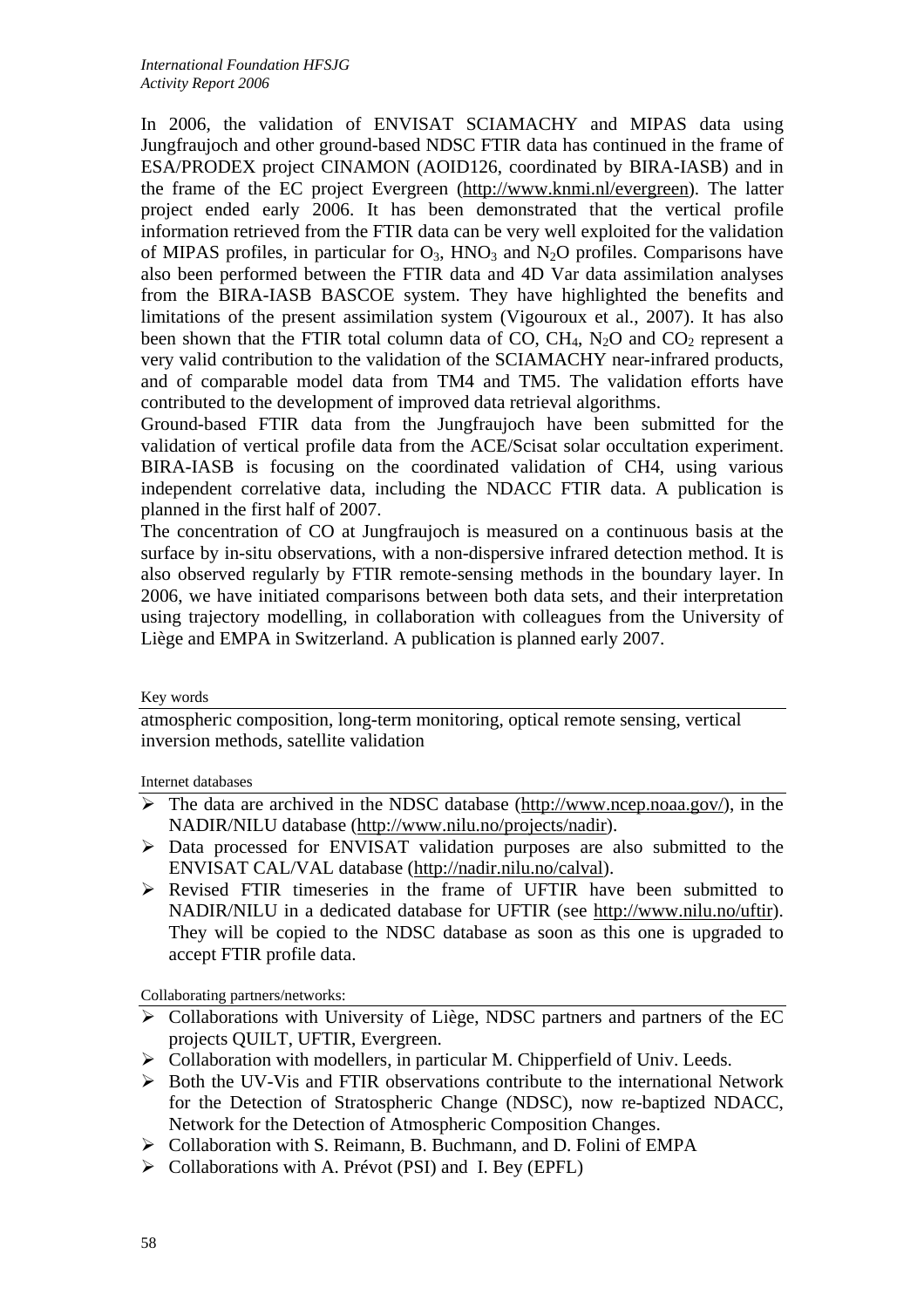¾ Collaboration with the GOME, ENVISAT, ACE and MetOp satellite communities.

Scientific publications and public outreach 2006:

## **Refereed journal articles**

B. Dils, M. De Mazière, T. Blumenstock, M. Buchwitz, R. de Beek, P. Demoulin, P. Duchatelet, H. Fast, C. Frankenberg, A. Gloudemans, D. Griffith, N. Jones, T. Kerzenmacher, E. Mahieu, J. Mellqvist, S. Mikuteit, R. L. Mittermeier, J. Notholt, H. Schrijver, D. Smale, A. Strandberg, W. Stremme, K. Strong, R. Sussmann, J. Taylor, M. van den Broek, T. Wagner, T. Warneke, A. Wiacek, S. Wood, Comparisons between SCIAMACHY scientific products and ground-based FTIR data for total columns of CO, CH4, CO2 and N2O, ACP, 6, 1953-1976, 2006.

Piters, A. J. M., K. Bramstedt, J.-C. Lambert, and B. Kirchhoff, Overview of SCIAMACHY validation: 2002-2004, Invited paper, ACP **6**, 127-148, 2006.

Hendrick, F., M. Van Roozendael, A. Kylling, A. Petritoli, S. Sanghavi, R. Schofield, C. von Friedeburg, F. Wittrock, and M. De Mazière, Interpretation of ground-based zenith-sky and multi-axis DOAS observations: Intercomparison exercise between different radiative transfer models, Atm. Chem. Phys., 6, 93-108, 2006.

C. Vigouroux, M. De Mazière, Q. Errera, E. Mahieu, P. Duchatelet, S.Wood, D. Smale, S. Mikuteit, T. Blumenstock, F. Hase, and N. Jones, Comparisons between ground-based FTIR and MIPAS N2O and HNO3 profiles before and after assimilation in BASCOE, ACP 7, 377-396, 2007.

E. Neefs, M. De Mazière, F. Scolas, C. Hermans and T. Hawat, BARCOS an automation and remote control system for atmospheric observations with a Bruker interferometer, Review of Scientific Instruments, 2007 (in press).

Vaughan, G., P. T. Quinn, A. C. Green, J. Bean, H. K. Roscoe, M. Van Roozendael and F. Goutail, SAOZ measurements of stratospheric  $NO<sub>2</sub>$  at Aberystwyth, 1991-2004, J. Environ. Monit. 8, 353 - 361, 2006.

G. Wetzel, A. Bracher, B. Funke, F. Goutail, F. Hendrick, J.-C. Lambert, S. Mikuteit, C. Piccolo, M. Pirre, A. Bazureau, C. Belotti, T. Blumenstock, M. De Mazière, H. Fischer, N. Huret, D. Ionov, M. López-Puertas, G. Maucher, H. Oelhaf, J.-P. Pommereau, R. Ruhnke, M. Sinnhuber, G. Stiller, M. Van Roozendael and G. Zhang, Validation of MIPAS-ENVISAT NO<sub>2</sub> operational data, submitted to ACPD, Dec. 2006.

Ugo Cortesi, et al., Geophysical validation of MIPAS-ENVISAT ozone data from the co-ordinated analysis of ESA level-2 operational products, to be submitted to ACP, 2007.

## **Conference papers**

M. De Mazière, M. Kruglanski, B. Dils, C. Vigouroux, A.-C. Vandaele, T. Blumenstock, P. Demoulin, E. Mahieu, J. Noholt, S. Wood, N. Jones, Validation of IASI Atmospheric Chemistry Products for CO, O3, HNO3, N2O and CH4 with FTIR Ground-based network data, poster presentation; Proceedings of the 1st EPS/MetOp RAO Workshop, (May 2006, ESRIN), ESA Publications SP-618, 2006.

B. Dils, M. De Mazière, J. F. Müller, M. Buchwitz, R. de Beek, C. Frankenberg, A. Gloudemans, H. Schrijver, M. Van den Broek and contributing NDSC FTIR teams,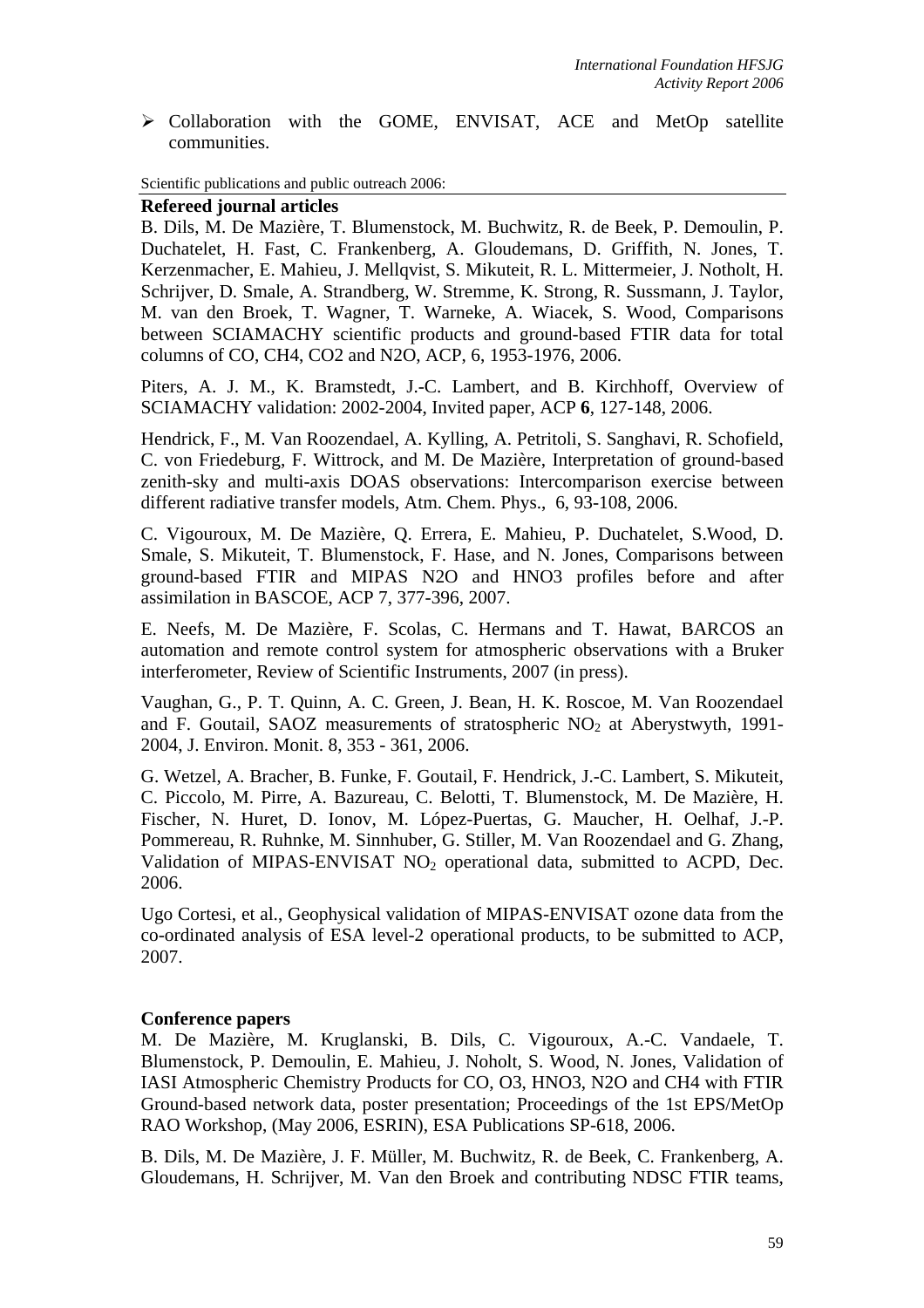The evaluation of SCIAMACHY CO and CH4 scientific data products, using groundbased FTIR measurements, Proceedings of the ESA Atmospheric Science Conference, (ESRIN, July 2006), ESA Publications SP-628, 2006.

M. Buchwitz, R. de Beek, J. P. Burrows, H. Bovensmann, B. Dils, and M. De Mazière, Carbon monoxide, methane and carbon dioxide retrieved from SCIAMACHY near-infrared nadir observations using WFM-DOAS, Proceedings of the ESA Atmospheric Science Conference, (ESRIN, July 2006), ESA Publications SP-628, 2006.

M. De Mazière, M. Van Roozendael, A. Merlaud, Regional Monitoring of tropospheric NO2 and CO using remote sensing from high altitude platformspreliminary concept, Proceedings of the workshop "The future of remote sensing", Antwerp, October, 17-18, 2006.

B. Dils, M. De Mazière, T. Blumenstock, F. Hase, I. Kramer, E. Mahieu, P. Demoulin, P. Duchatelet, J. Mellqvist, A. Strandberg, M. Buchwitz, I. Khlystova, O. Schneising, V. Velazco, J. Notholt, R. Sussmann, W. Stremme, Validation of WFM-DOAS v0.6 CO and v1.0 CH4 scientific products using European ground-based FTIR measurements, Third Workshop on the Atmospheric Chemistry Validation of ENVISAT (ACVE-3, 4-7/12/2006, ESA/ESRIN, Frascati, Italy), to appear as ESA Publications Division Special Publication SP- 642), 2006.

T. Blumenstock, S. Mikuteit, H. Fischer, F. Hase, I. Kramer, U. Raffalski, C. Vigouroux, M. De Mazière, E. Mahieu, S. Wood, Validation of O3, HNO3, CH4, and N2O profiles from MIPAS-ENVISAT with groundbased FTIR measurements made at Kiruna, oral presentation by T. Blumenstock at Third Workshop on the Atmospheric Chemistry Validation of ENVISAT (ACVE-3, 4-7/12/2006, ESA/ESRIN, Frascati, Italy), to appear as ESA Publications Division Special Publication SP- 642), 2006.

Ugo Cortesi, et al., Geophysical validation of MIPAS-ENVISAT ozone data from the co-ordinated analysis of ESA level-2 operational products, oral presentation by U. Cortesi at Third Workshop on the Atmospheric Chemistry Validation of ENVISAT (ACVE-3, 4-7/12/2006, ESA/ESRIN, Frascati, Italy), to appear as ESA Publications Division Special Publication SP- 642), 2006.

Balis, D., J.-C. Lambert, M. Van Roozendael, R.J.D. Spurr, D. Loyola, Y. Livschitz, P. Valks, V. Amiridis, P. Gerard, J. Granville, and C. Zehner, 10-Years Operational GOME/ERS-2 Total Column Products: The GDP 4.0 Validation, in Proceedings of the Atmospheric Science Conference, ESA-ESRIN, Frascati, Italy, 08-12 May 2006.

Piters, A., K. Bramstedt, W. von Hoyningen-Hüne, S. Kühl, J.-C. Lambert, M. de Mazière, J. Notholt, A. Richter, M. van Roozendael, and T. Wagner, Overview of SCIAMACHY Level 2 Data Quality, in Proceedings of the Atmospheric Science Conference, ESA-ESRIN, Frascati, Italy, 08-12 May 2006.

Lambert, J-C., M. Van Roozendael, S.B. Andersen, J.P. Burrows, C. De Clercq et al., End-to-end validation of EPS/METOP GOME-2 trace gas data, Proc. First EUMETSAT Polar System / MetOp RAO Workshop, 15-17 May 2006, ESA/ESRIN, Frascati, Italy, ESA SP-618, 2006.

Hendrick, F., J. Granville, J.-C. Lambert, and M. Van Roozendael, Validation of SCIAMACHY OL3.0 NO<sub>2</sub> Profiles and Columns Using Ground-Based DOAS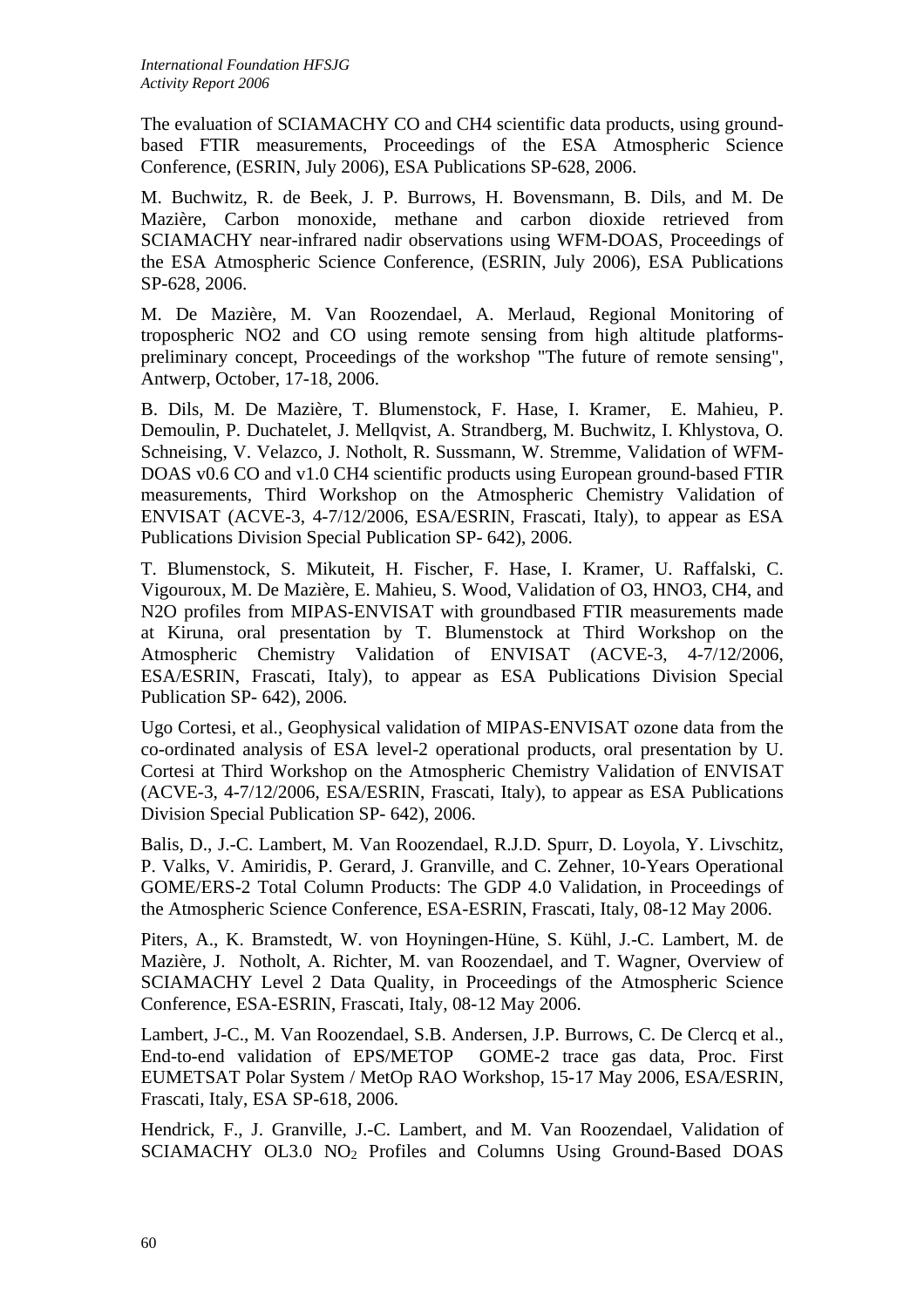Profiling, in Proceedings of the Third Workshop on the Atmospheric Chemistry Validation of ENVISAT, ESA/ESRIN, Frascati, Italy, 4 – 7 December 2006.

Lambert, J-C., J. Granville, C. Lerot, and M. van Roozendael, SCIAMACHY NO<sub>2</sub> column GDP 4 Transfer to SCIAMACHY OL 3.0: Pole-to-pole delta-validation of  $NO<sub>2</sub>$  column data with the NDACC/UV-visible network, in Proceedings of the Third Workshop on the Atmospheric Chemistry Validation of ENVISAT, ESA/ESRIN, Frascati, Italy, 4 – 7 December 2006.

Lambert, J-C., J. Granville, C. Lerot, and M. van Roozendael, SCIAMACHY  $O_3$ column GDP 4 Transfer to SCIAMACHY OL 3.0: Pole-to-pole delta-validation of  $O_3$ column data with the NDACC/UV-visible network, in Proceedings of the Third Workshop on the Atmospheric Chemistry Validation of ENVISAT, ESA/ESRIN, Frascati, Italy, 4 – 7 December 2006.

Address:

Belgian Institute for Space Aeronomy Ringlaan 3 B-1180 Brussels Belgium

Contacts:

Martine De Mazière Tel. +32 2 373 03 63 Fax: +32-2-374 84 23 e-mail: martine@oma.be

Michel Van Roozendael Tel. +32 2 373 04 16 Fax: +32-2-374 84 23 e-mail: michelv@oma.be

URL:

http://www.oma.be/BIRA-IASB/ http://www.oma.be/AGACC/Home.html http://www.nilu.no/uftir